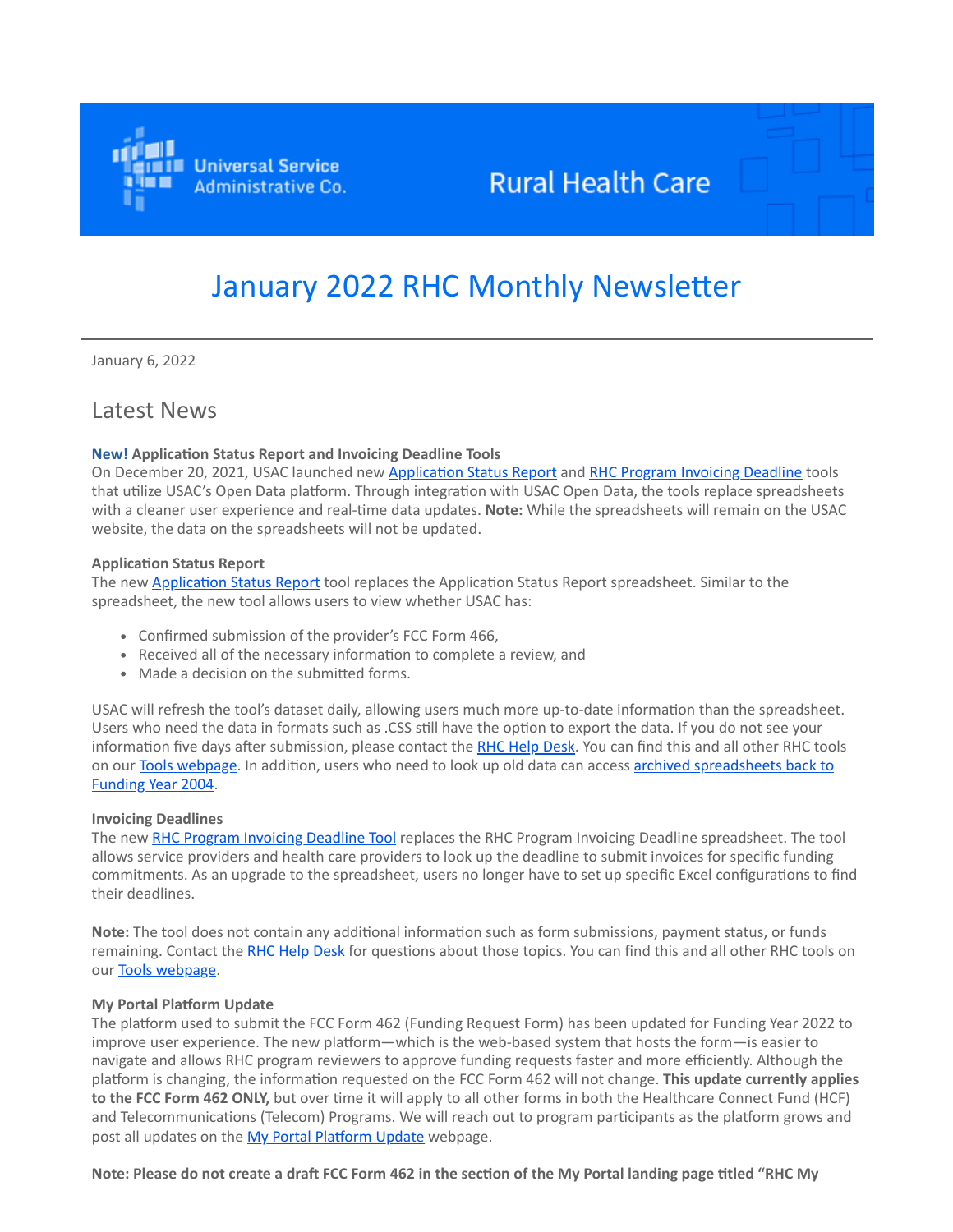**Portal."** If you have already created or submitted a draft of your FCC Form 462 in that section of My Portal, we strongly encourage you to download and save a copy so you do not lose your work, as any drafts in the system will not be migrated to the new platform. View the **[Step-by-Step Guide](https://click.outreach.usac.org/?qs=20b00b00763e96d92a509c2b55bbd4c4dfb198b72a279f802ff2f811b59e0f3e2a7d8b73e1fe504e63cc06926a15bf6aafe0c772717be3da)** to learn how to save your draft.

**New!** We have posted the following resources to the My Portal Platform Update webpage:

- [My Portal Platform Update User Guide](https://click.outreach.usac.org/?qs=20b00b00763e96d9cc3aba152db8577cdc4c87bf45eeca8e5e2517127de4d110fc27851f1eb955a3198cc1a73693ddb7fff0b55f8038e940)
- [My Portal Platform Update](https://click.outreach.usac.org/?qs=20b00b00763e96d9399ac0f6e5bda3441810cbaf899e6dfaa272f90bc067fbdb00e66368f5bd7e31f5b53b7345e4e0b1e0f934e85674b5fe)  Self-guided training module

### **Funding Year 2022 Filing Window Opened December 1, 2021**

The Funding Year 2022 filing window takes place from December 1, 2021 to April 1, 2022. This means that you can submit your funding requests (FCC Forms 462 or 466) as early as December 1, 2021 and no later than 11:59 p.m. ET on April 1, 2022. We highly encourage you to submit your funding requests as early as possible in the filing window. Other forms for Funding Year 2022 (FCC Forms 460, 461, or 465) were accepted prior to December 1. Learn more about *[filing windows](https://click.outreach.usac.org/?qs=20b00b00763e96d919f2314c9b1738536868d80fc8eefb725c284a7ebcb58adc062ef42235610615ba84e871f734499fba8119d28ca46271)*.

### **Upcoming Webinars**

The RHC program Outreach team will host office hours webinars throughout the filing window. We will announce more dates for both Telecom and HCF office hours as they are scheduled. During these webinars, subject matter experts will be available to answer your questions live during the webinar. You can register below for the January HCF Office Hours webinar:

• HCF Office Hours Webinar - January 13, 2022 at 2 p.m. ET - [Register](https://click.outreach.usac.org/?qs=20b00b00763e96d9b51e84ca13e5a8d407694e9e8fb22c799a80d101152f86d2773d26c2024695915025b39f7ef526dae06d2ab0cf16fe3e)

### **New! Let's Plan a Virtual Site Visit!**

Due to the COVID-19 pandemic, RHC will not be on the road during calendar year 2022. In prior years, we have gone to conferences and visited sites to connect with program participants and see first-hand how HCPs benefit from the RHC programs. Since we can't come to you, we'd like to learn more about the people and communities who benefit from RHC program support by holding a virtual event. This is a great opportunity to introduce RHC staff to participating HCPs and to deepen the relationship between RHC staff and applicants. If you are interested in participating in this project, please send your request to RHC-Assist@usac.org with "Virtual Site Visit" in the subject line. Once we receive your request, we'll reach out to you with more information.

### **All Funding Year 2021 FRNs Can Be Fully Funded**

There will be no prioritization or pro-ration of funding for Funding Year 2021 funding requests. All Funding Year 2021 funding requests, including those that have upfront and multi-year costs, can be fully funded. There will not be a second filing window opened to submit funding requests for Funding Year 2021.

### **USAC Releases Funding Year 2021 Funding Decisions Beginning in July**

USAC began delivering decisions on Funding Year 2021 funding requests in July, five weeks after the close of the Funding Year 2021 filing window. RHC will continue to deliver funding decisions on a rolling basis until all funding requests are reviewed. Due to the demand for RHC program funds, there will not be a second filing window for Funding Year 2021. The RHC program will not accept additional funding requests beyond those submitted in the filing window.

### **Common Audit Findings**

In our continuing efforts to help HCPs and service providers, a list of common audit findings in the Telecom Program is provided below. The following information is provided to help you continue to be compliant with RHC program rules throughout the funding request process and for all post-commitment activity, particularly given the FCC's [waiver of use of the rural and urban rate databases for Funding Year 2021 and Funding Year 2022 in FCC Order DA](https://click.outreach.usac.org/?qs=20b00b00763e96d960bc7ae1d6f1693f2338c5a15d918f006c4ed99dddca485707a15fab6944da07c0657d9a63dad1edca7b7c616d884382) 21-394. Please keep in mind that per RHC program rules, HCPs and service providers are required to retain records documenting compliance with program rules for at least five years.

### **Common Audit Findings – Telecom Program:**

# **Rural Rates Not Properly Determined**

Potential Errors:

Rural rate is not calculated in accordance with FCC rules. Funding Year 2021 applicants were required to use the most recently approved rate from Funding Year 2018, Funding Year 2019, or Funding Year 2020 under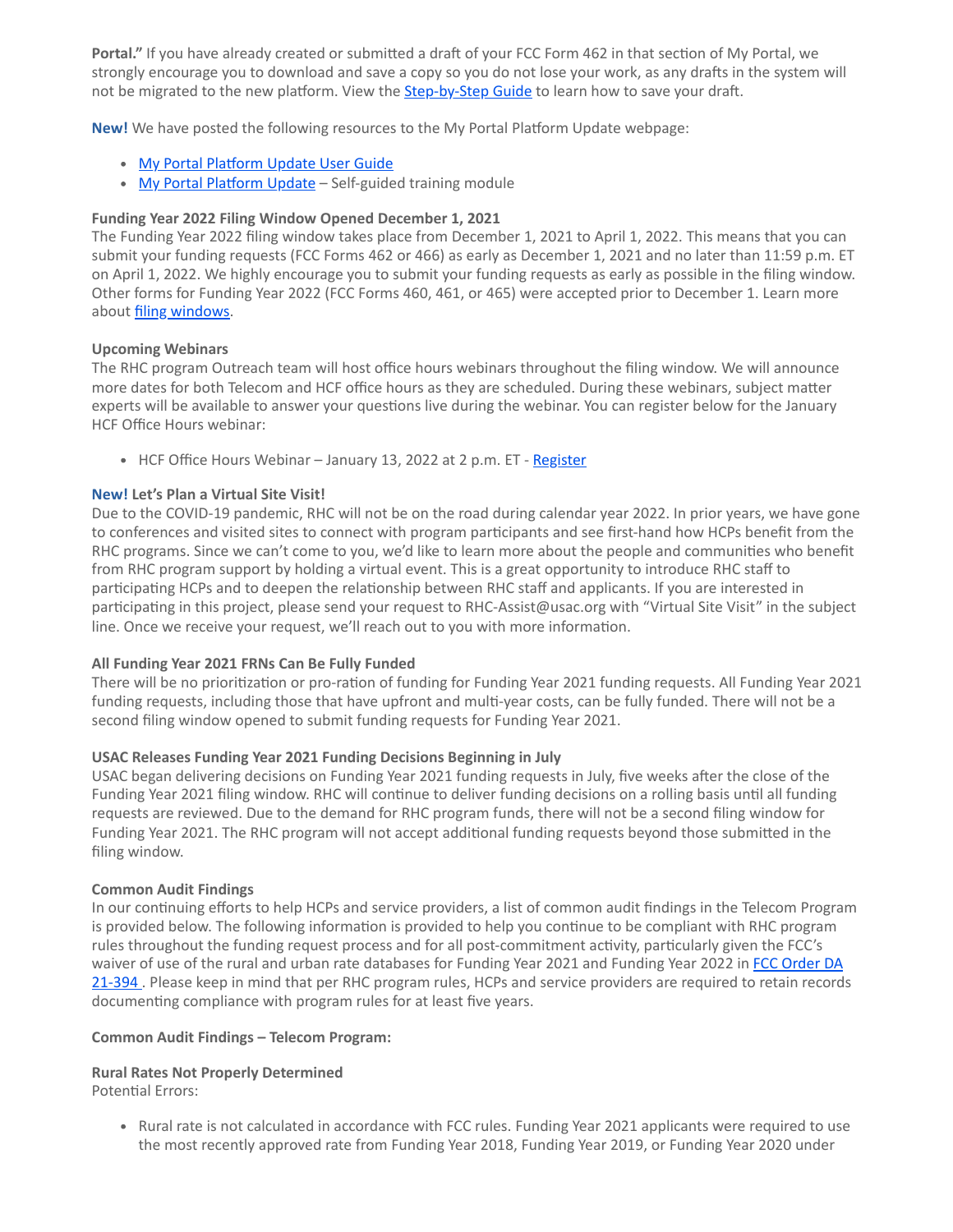Method 1, 2, or 3 (47 C.F.R. §54.607 (2019)). Rural rates for funding years prior to Funding Year 2021 were determined using either Method 1, 2, or 3 without regard to previously approved rates.

### **Rural Rates Not Substantiated**

Potential Errors:

Failure to provide documentation or inadequate documentation provided to support the rural rate. HCPs or service providers that sought Funding Year 2021 support should submit documentation showing that the rural rate used was previously approved. The rural rate substantiation requirements for prior funding years remained the same.

### **Service Provider's Urban Rate Not Substantiated**

Potential Errors:

Failure to provide documentation or inadequate documentation provided to support the urban rate. HCPs that sought Funding Year 2021 support were required to use an urban rate approved for the same service at the same facility within the previous three funding years. The means of determining and substantiating urban rates for prior funding years remained unchanged.

Best Practices For All Three Items Listed Above:

- Maintain adequate documentation to support that the urban and rural rates were previously approved or, in the absence of such rates, how the rates were determined.
- For Funding Year 2021 and Funding Year 2022 use the [Telecom Program Urban and Rural Rates](https://click.outreach.usac.org/?qs=20b00b00763e96d94b04978ce3f5368f02d7aaf41665bbaac430c23237e6162df5f417204fc125d98b1d80602a72d0b055ee71f77ad1b248) tip sheet.

# **The Service Provider Charged the Beneficiary a Rate Higher Than the Urban Rate**

Best Practices:

Ensure any policies and procedures that govern the billing of Telecom Program applicants include a requirement that the applicant is charged no higher than the urban rate.

# **Telecom Program is Invoiced for Ineligible Services or Equipment**

Best Practices:

- [Examples of services that may be eligible for support can be found on the Telecom Program Examples of](https://click.outreach.usac.org/?qs=20b00b00763e96d99e757b160ef51f9a4c3536f02c96b58080937f50a74dbbe64decfc6b127c4b5d34a1dc29a2bde4fb00f590c65ab59912) Common Services tip sheet on the USAC website.
- Identify any ineligible services and remove them from your funding request.

# **Competitive Bidding Process is Not Fair and Open; Inadequate Competitive Bidding Process** Best Practices:

- Avoid conflicts of interest by ensuring service providers that plan to bid are not involved in the submission of forms to request service and are not involved in the bid evaluation process.
- FCC Forms 465 must be posted on the USAC public website for a minimum of 28 days before selecting a service provider and signing a contract.
- Documents relating to the competitive bidding process must be retained by the applicant and the service provider for a minimum of five years. Examples include:
	- Copies of all bids received (winning, losing, and disqualified) in response to the applicant's request for services;
	- Documentation concerning the applicant's service provider selection criteria and bid evaluation analysis, including documentation showing that the applicant considered all bids submitted and selected the most cost-effective option; and
	- Documentation of communications with all service providers, both bidding and potentially bidding, during the competitive bidding process.

# FCC News

# **FCC Releases Order 21-1107 Granting Relief to RHC Participants Affected by Hurricane Ida**

On September 3, 2021, the FCC released [Order DA 21-1107](https://click.outreach.usac.org/?qs=20b00b00763e96d94f66cd767c9ebc2e69ff3f35ca02a5f853844058f93e0be5715146bf50ae3dfc94a43d05039ec6cf4a13d43250c5f9bf) waiving certain RHC rules and deadlines to assist participants and providers located in the areas affected by Hurricane Ida. This Order applies to HCPs and service providers located in all parishes and counties in Louisiana and Mississippi as of the date of release of this Order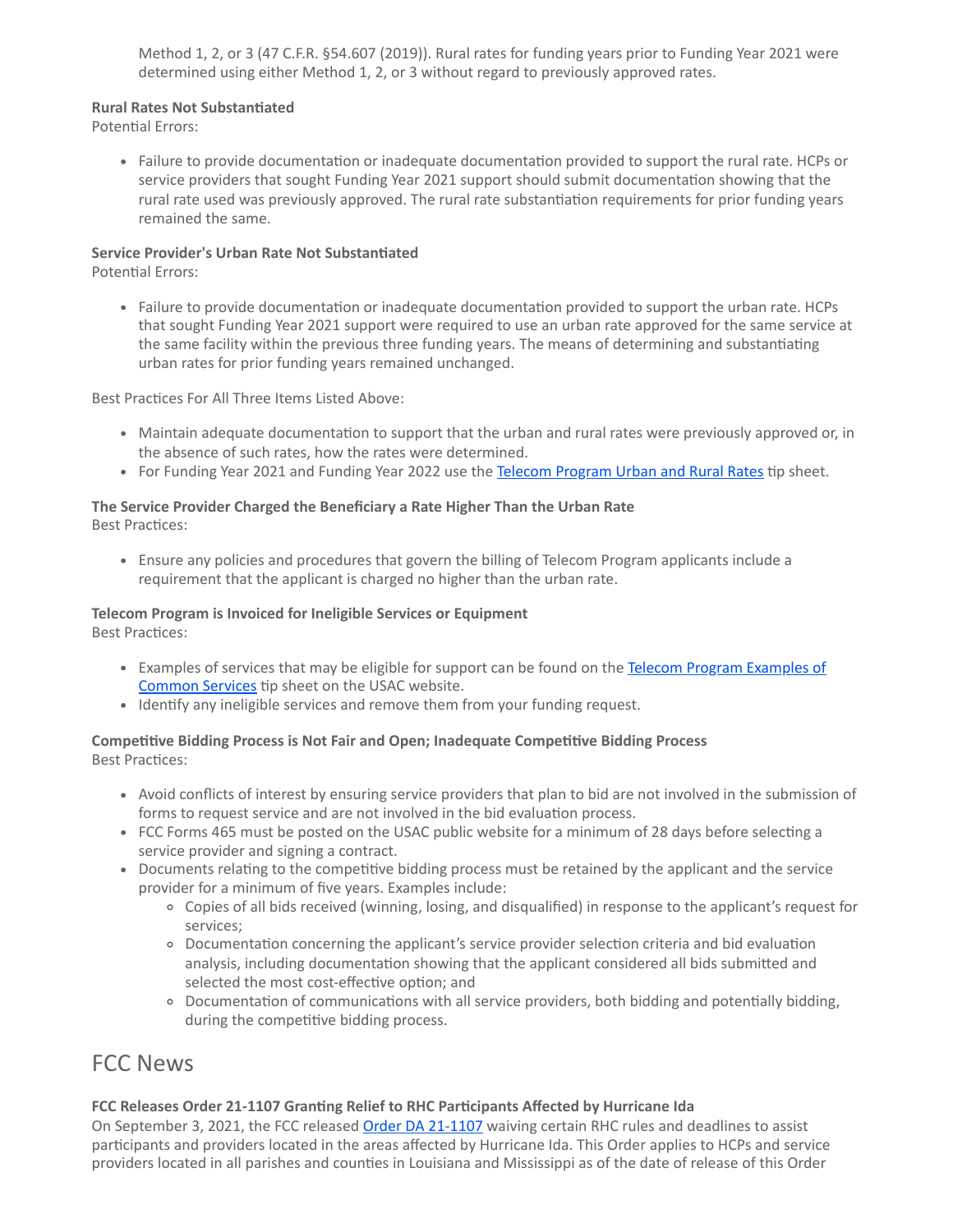(September 3, 2021).

This Order grants the following waivers and extensions for all affected RHC program participants:

- Grants a 60-day extension to the deadline for appeals and requests for a waiver for all USAC decisions dated August 30, 2021 through January 31, 2022.
- Waives the 14-day Information Request response deadline for Information Requests related to funding requests, appeals and waivers, invoices, audits, and other documentation, and applies to all funding years for which those requests relate. Information Request responses subject to the waiver are now due on or before January 31, 2022.
- Waives the September 30, 2021 deadline for HCF Program consortia annual reports, which are due on or before January 31, 2022.
- Waives the requirement that HCPs and service providers retain for five years documentation relating to RHC program participation, but only to the extent such documentation was destroyed by Hurricane Ida.

### **FCC Announces Increase in RHC Program Cap for Funding Year 2021**

On June 23, 2021, the FCC Wireline Competition Bureau directed USAC to carry forward up to \$379.97 million in unused funds from prior funding years to the extent necessary to satisfy Funding Year 2021 demand for the RHC program. For additional details, read [Public Notice DA 21-742](https://click.outreach.usac.org/?qs=20b00b00763e96d923fe1b6b75b153b7f782f64d79604a5eb638aa44654761b116d33584acc9eb856c6edd07502c45b1c489fcec451f0492).

# Important Reminders

### **Funding Year 2020 Invoicing Deadline Reminder**

As a reminder, [FCC Order DA 21-394](https://click.outreach.usac.org/?qs=20b00b00763e96d9eb8c8976dc8d366f720532f8f57334980fb3595ac6cb7f739d8625f47d191ce633293a9ddc156357e02593326e940b3b) granted an automatic 120-day extension of the HCF and Telecom Program invoice filing deadline for Funding Year 2020 funding decisions. The 120-day extension only applies to Funding Year 2020 funding decisions with an original invoice deadline of October 28, 2021. This automatic extension applies to all Funding Year 2020 FRNs. With this extension, the new invoice filing deadline for HCF and Telecom Program Funding Year 2020 commitments is February 25, 2022. More information is coming soon. Please check the [HCF](https://click.outreach.usac.org/?qs=20b00b00763e96d993bb2129f0d4f98b01a6373ec3ec79da36b7d4f6906ae8199a2ccd0bbcbc34e6e611e8e81a7014f37427359cfcc0aaae) and [Telecom](https://click.outreach.usac.org/?qs=20b00b00763e96d96c272da69c65b7397eb1d3144fdf3f03cfe111a8cb5e6c74c9dfbe7bae59f818af2987f9aa33c39c1a619d07bd674f2d) [Program invoicing webpages for additional information or use the R](https://click.outreach.usac.org/?qs=20b00b00763e96d9046d33a1d427f409fc991f69b753b272ca540c53d262617e17f14e988a3aa4b09603e9d5377cc42958685d3de6673fbf)[HC Invoicing Deadline Tool](https://click.outreach.usac.org/?qs=20b00b00763e96d95c97d01c6c0813c20717580f3d6a449fb7041a779c683f53421360f121f8d2a99e6bca6d36152eca4d9362bb4a1dc4a8) [on the USAC Open](https://click.outreach.usac.org/?qs=20b00b00763e96d9046d33a1d427f409fc991f69b753b272ca540c53d262617e17f14e988a3aa4b09603e9d5377cc42958685d3de6673fbf) Data platform to search by FRN.

### **Submit Your Funding Year 2022 Requests for Services**

July 1, 2021 was the first day that RHC HCPs could submit their FCC Forms 461 and 465 to initiate competitive bidding for Funding Year 2022, five months before the opening of the Funding Year 2022 funding request filing window. The Funding Year 2022 funding request filing window opened on December 1, 2021 and closes on April 1, 2022. Find additional program dates and deadlines on the **Funding Year 2022 Program Calendar**. We highly encourage you to submit your forms as early as possible during the Funding Year 2022 filing window.

Learn about best practices for Funding Year 2022 as well as the FCC Forms 461 and 465 competitive bidding process, on the [RHC Webinars](https://click.outreach.usac.org/?qs=20b00b00763e96d99b8567e1d7f9c64c12446117a5036d3a6249326a9b10eeda6f65026e19f95b72ebbf4ca466f18792d530c61401a6c40d) webpage.

### **Duplicate Funding Prohibited**

Please remember, FCC rules prohibit duplicative funding for the same service for the same sites during the same time period from more than one FCC program. This includes the RHC programs (HCF and Telecom), the COVID-19 Telehealth Program, and the Connected Care Pilot Program (CCPP).

### **What To Do If You Receive an Information Request**

When any eligibility, request for services, funding request, and invoicing form is submitted with incomplete or missing documentation, it cannot be processed or completed. In such cases, RHC reviewers will contact all account holders (the primary and all secondary and tertiary account holders associated with that HCP) with a request for additional information ("Information Request"). Information Requests are sent to collect any missing documentation, address deficiencies, or to ask clarifying questions about the FCC form.

Due to [FCC Order DA 21-394](https://click.outreach.usac.org/?qs=20b00b00763e96d9eb8c8976dc8d366f720532f8f57334980fb3595ac6cb7f739d8625f47d191ce633293a9ddc156357e02593326e940b3b), HCPs who received Information Requests between April 8, 2021 and December 31, 2021 and requested a 28-day extension of the standard 14-calendar-day response deadline have a total of 42 calendar days to respond to the Information Request. Information Requests issued after December 31, 2021 require a response within 14 calendar days. Failure to respond within the **14 calendar days will result in a denial of funding, so be sure to meet that deadline**.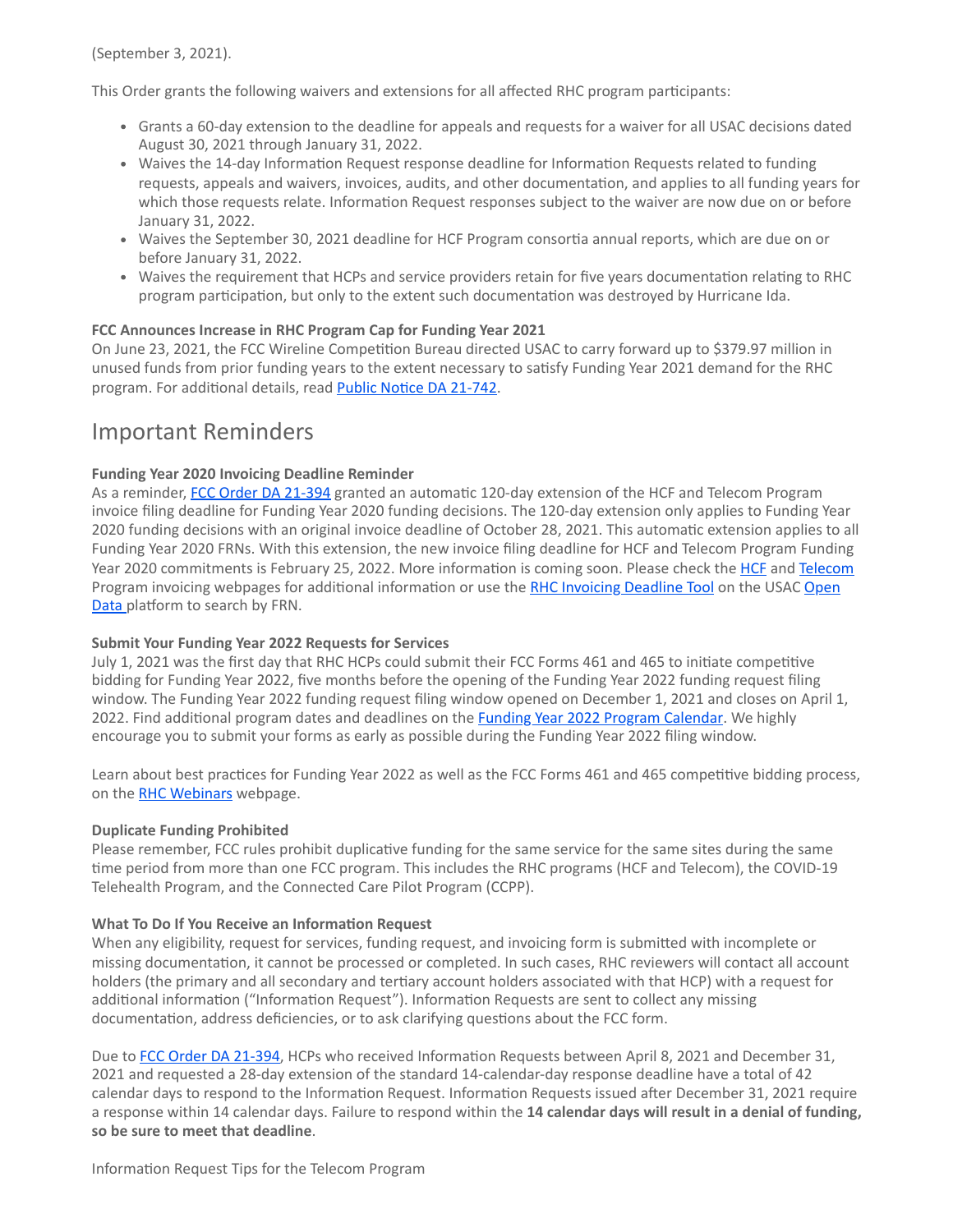- HCPs can receive Telecom Program Information Requests through My Portal or by email.
	- For Information Requests received through My Portal, HCPs should respond through My Portal only.
	- For Information Requests received by email, HCPs should "Reply All" to respond to the Information Request by email.
- Use only Chrome or Firefox internet browsers when using My Portal.
- When uploading a document as a response, the document should be limited to 10MB and its file name should not contain any special characters, only letters and numbers.

Information Request Tips for the HCF Program

• HCPs that receive HCF Program Information Requests through email should "Reply All" to respond to an Information Request by email.

# **Do You Need to Make Changes to a Commitment After Your Funding is Approved?**

If you receive a Funding Commitment Letter (FCL), please keep in mind that it is your responsibility to confirm that the information contained therein is accurate. You may need to contact USAC to request changes to your site or services if you encounter any of the below circumstances:

- If the address of your site changes, or the primary account holder no longer works for the HCP, you must submit an FCC Form 460 revision for HCF or a new FCC Form 465 for Telecom within 30 days of the change. The 30-day requirement applies at all points during the funding lifecycle including all post-commitment activities.
- If you will not be using all of your approved funds, you can request a decrease in your funding request by sending an email to [RHC-Invoicing@usac.org.](mailto:RHC-Invoicing@usac.org?subject=) Please be sure to include your HCP name and number, the affected FRN, and the amount by which you would like to reduce the commitment. USAC will complete a partial de-commitment for the FRN in that amount.
	- o In the Telecom Program, you can revise your approved FRN prior to invoicing using the [FCC Form 467](https://click.outreach.usac.org/?qs=20b00b00763e96d9be59e65630d97002b1f0dc4968f58de678b49213f503f503e31ec2737cbc85353ebf80359b4df3aed4143c67820ddd0e). If you have already submitted the FCC Form 467 and you need to make another change, you can submit another FCC Form 467 revision prior to invoicing.
- If you'd like to re-allocate funds within your FRN, you can submit a site and service substitution. Learn more about [site and service substitutions.](https://click.outreach.usac.org/?qs=20b00b00763e96d9476233255aa3fb785f58fc7bcd182bf238a572a8c6cf68c64856367c082871c81eda02d85add6adeecf4a969e4432776)
- If you will not be using any of the funds in your approved or disbursed funding commitment, you can return the approved and disbursed funds to USAC. Learn more about voluntary return of funds by visiting the [Returning Program Funding](https://click.outreach.usac.org/?qs=20b00b00763e96d9decd65ae107beca70da53c8fc4be962a12902ba67af3f1c48926d241b0b6df1ebecdae54b1d58c467242399844c43ef5) webpage.

# **Certifications Requirements for National Supply Chain**

As a reminder, when service providers log in to My Portal they will see two new Supply Chain certifications included in the FCC Form 463 and Telecom Program invoice.

The first certification affirms compliance with the CFR 47 [Section 54.9](https://click.outreach.usac.org/?qs=20b00b00763e96d94010a1dc95bbb71ff8f2926e941be70758e46f2a65686fff073924850b38479b414c7ffbbbbdd2549bd6dcfad963f291) prohibition on USF support to purchase, obtain, maintain, improve, modify, operate, manage, or otherwise support equipment or services produced or provided by the covered companies deemed to pose a national security threat to the integrity of the communications network or communications supply chain. Huawei Technologies Company, ZTE Corporation, Hytera Communications Corporation, Hangzhou Hikvision Digital Technology Company, and Dahua Technology Company, and their parents, affiliates, and subsidiaries, are the five companies that have been officially designated as such [threats by the FCC and placed on the Covered List. The second certification affirms compliance with CFR 47 Section](https://click.outreach.usac.org/?qs=20b00b00763e96d9fbe199216f7ce038b58ca612862bed750cae849e8e14fc0be5123d4df17459b801f4041194eacc7db876e05cafabe425) 54.10, which prohibits the use of any federal subsidies on any communications equipment and services on the [Covered List.](https://click.outreach.usac.org/?qs=20b00b00763e96d967b2dfe6b8866d1b1a8676e4f0489f64dba388244ec6c5ab126a6afc4e01e1108513907a76ac3b04b0f200525c6d66e9)

- Funding Year 2020 Applicants: If you requested services or equipment that contain components of products produced by any company on the Covered List, or any of their parents, affiliates, and subsidiaries in Funding Year 2020, you cannot invoice for these funds. Instead, you should immediately submit a [service substitution](https://click.outreach.usac.org/?qs=20b00b00763e96d9f66319aa61cbbccabdbd2e34e828b6640686e84a13c55438f4a5c330687ab122eae729a79cbbcc3d83cc06fca8dbf9e1) prior to invoicing to ensure complete program compliance.
- Funding Year 2021 Applicants: If you identify the use of covered equipment/services on your submitted funding request form, please email [RHC-Assist@usac.org](mailto:RHC-Assist@usac.org?subject=) with your FRN number. We will work with you to take corrective action to ensure compliance.
- Funding Year 2022 Applicants: As you proceed with competitive bidding, please ensure you are not requesting funding for services or equipment from any company on the [Covered List](https://click.outreach.usac.org/?qs=20b00b00763e96d967b2dfe6b8866d1b1a8676e4f0489f64dba388244ec6c5ab126a6afc4e01e1108513907a76ac3b04b0f200525c6d66e9), or any of their parents, affiliates, and subsidiaries.